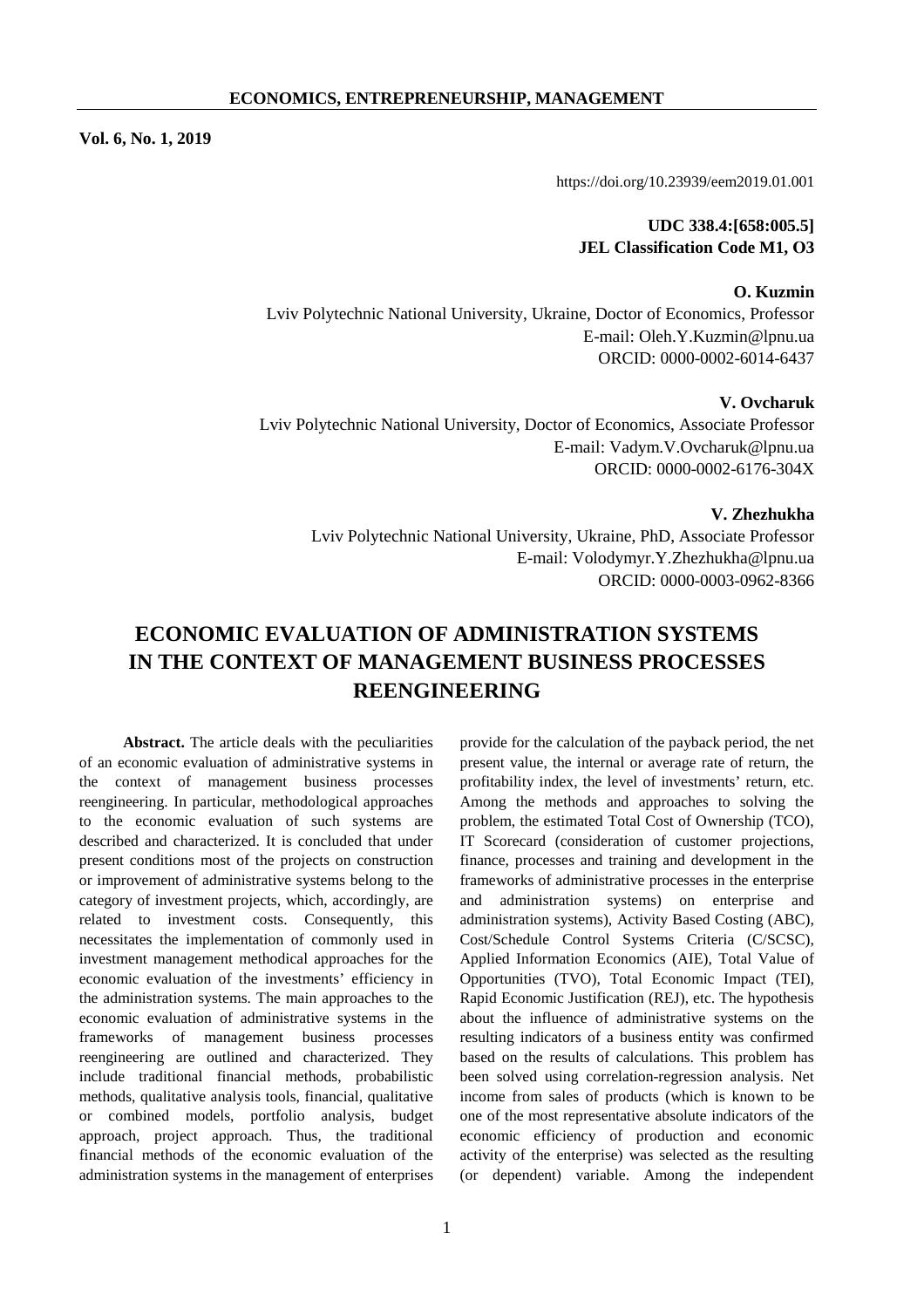variables (factor characteristics), the indicators of the level of administrative systems formation  $(R_{\rm sfr})$  and the level of their stability  $(R_{\rm stk})$  were chosen to solve the problem. Appropriate calculations to verify the hypothesis were done for the activities of a number of domestic business entities.

**Key words:** administration, business process, economic evaluation, reengineering, system, management.

## **Introduction**

In modern companies, considerable attention is given to the problems of formation, use and economic evaluation of administration systems in management in the conditions of transition to new management standards, as well as in the frameworks of management business processes reengineering. Under these circumstances, managers do not restrict their interest in the problems of such systems after the successful implementation of new management standards, realizing that the administration system is the key to competitive advantages in a dynamic operating environment. Often, the need to rebuild such systems is due both to customer requirements and to a significant gap in this direction between customers and their competitors (that enables to identify, in particular, benchmarking). It often happens in business that the decision to improve the administration system is conditioned by the need to implement a quality management system and its requirements regarding the completeness, timeliness, efficiency and focus of information and document security during the influence of the management system on the control of all management technology stages. One way or another, any system of administration in modern companies is characterized by dynamism and requires constant monitoring of its state and trends, first of all, from the position of the economic component. This is especially true in the context of enterprises' management business processes reengineering.

## **Literature review and methodical approaches**

Different levels of administration, construction and economic evaluation of corresponding systems are considered in works of O. Avdieieva, I. Adizes, I. Alieksieiev, N. Bakanova, L. Batchenko, O. Bezborodova, M. Biesiedin, M. Bondarchuk, I. Borysenko, M. Bublyk, I. Vishka, M. Voinarenko,

Yu. Volohin, N. Havkalova, P. Hlushchenko, S. Honhalo, S. Davymuka, B. Dosmukhamedov, I. Drahan, O. Dudchenko, N. Epifanova, O. Zamazii, H. Zakharchyn, H. Kaihorodtsev, T. Kamenska, Z. Kvi, A. Kisielov, N. Kvak, V. Klochkov, O. Koval, A. Kovalchuk, O. Kostiuk, T. Kravtsova, A. Kravchenko, A. Krasnobelmova, V. Kruhlov, O. Kuzmin, V. Kulba, A. Kuprin, I. Kurshatova, O. Lazor, S. Liebiediev, K. Li, L. Lihonenko, L. Lipych, I. Litvinova, Yu. Mazneva, T. Maknalti, A. Mandrykin, L. Marshavina, Yu. Myronenko, S. Mosondz, V. Nahaiev, H. Okhrimenko, M. Petrychko, Y. Petrovych, M. Pleshakova-Borovynska, O. Podoliakin, K. Poelman, Ye. Sakhno, T. Svitlychna, T. Semenchuk, I. Skvortsov, O. Sierov, A. Solonar, Yu. Taraskina, V. Tymtsunyk, A. Uhriumova, L. Usachenko, L. Fionova, M. Chynchyn, I. Yakovliev, I. Yaremko and others. The works of these authors relates, in particular, to the strategic and tactical aspects of administration in organizations, its connection with business processes, the impact of administration on the processes of management decisions making, approaches to assessing the effectiveness of the construction and use of administrative systems, the design of these systems, the highlighting and characterizing of their elements, motivation of employees in the sphere of administrative activity, etc.

Despite a considerable number of developments in this area, a number of urgent tasks on this topic are still not resolved. Thus, the economic aspects of the evaluation of administrative systems in the frameworks of the management business processes reengineering are considered fragmentary only. Therefore, the purpose of the article is to outline the main provisions of such evaluation, the consideration of the relevant methodological provisions and the identification of the impact of administrative systems on the enterprises' economic activity indicators.

Different methods of scientific research were used to achieve the set goal and to solve the tasks: grouping and systematization methods – to distinguish methodological approaches to the economic evaluation of administrative systems; correlation-regression analysis – to identify the impact of these systems on the economic activity indicators of the enterprise; the method of expert assessments – to identify the level of stability and formation of administrative systems at enterprises.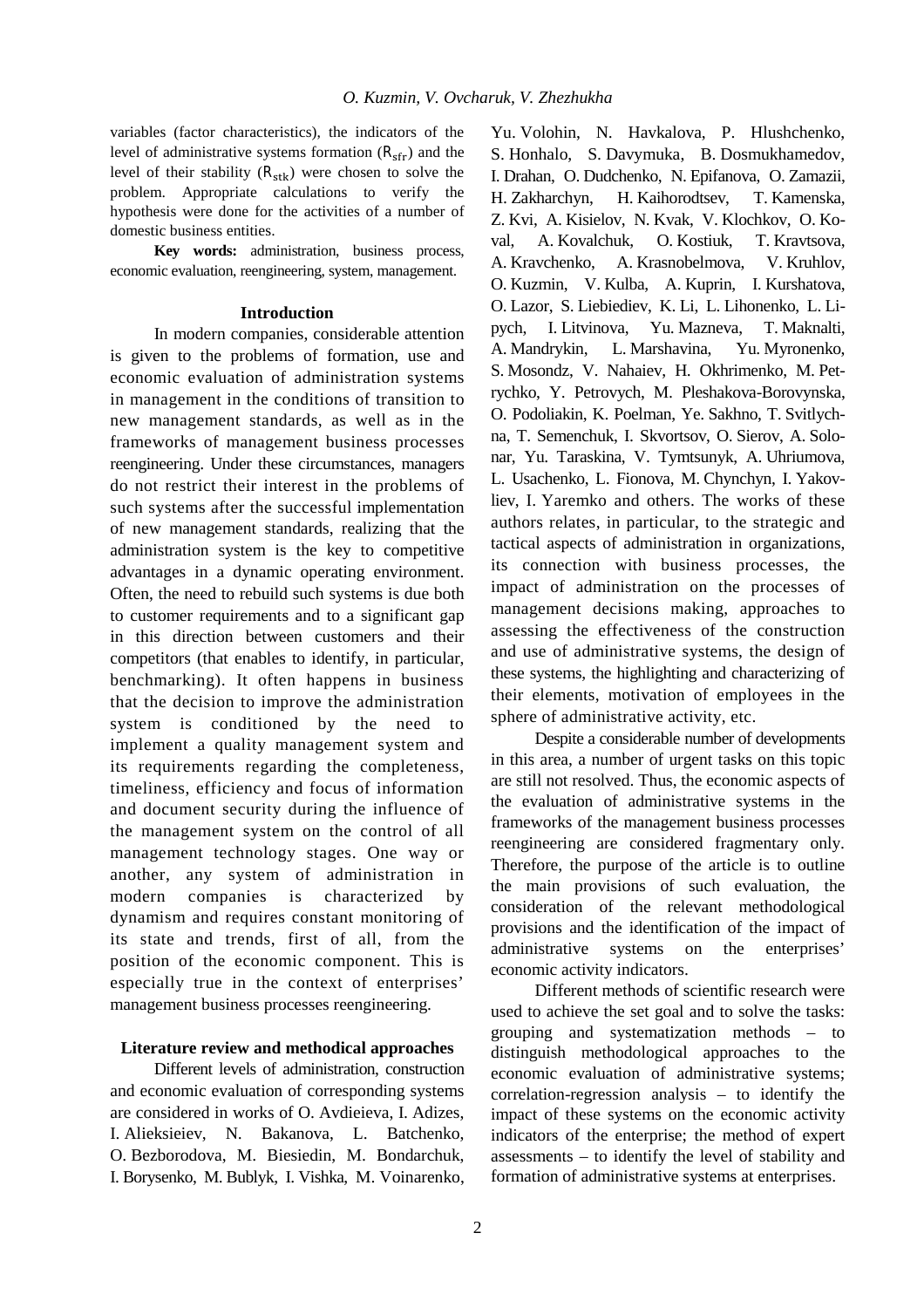## **General Provisions for the Economic Assessment of Administration Systems**

In the realities of domestic business, the formation and use of full-fledged administration systems in its content to a greater extent belongs to the category of investment projects, which are associated with investment costs. Consequently, this necessitates the implementation of commonly used in investment management methodical approaches for the economic evaluation of the investments' efficiency in the administration systems at the management of enterprises. It is known that the ratio of investment costs and outcomes is a base for these approaches. A wide range of evaluation methods in investment management provides with an opportunity to distinguish between alternative options for investment decisions, including construction, development or improvement of administrative systems issues.

For practical reasons, the choice of any approach to the economic evaluation of investment projects for the formation and development of administration systems in the management of enterprises is determined by various factors, in particular, the time constraints of the calculations, the level of their accuracy, the level of information support on costs and cash income of the project, etc. Among other conditions influencing such evaluation processes, it is worth noting:

level of personnel qualification in the field of investment projects evaluation;

goals and objectives of the assessment, which, in particular, are determined by the requirements of investors, and also related to the type of the enterprise's activity and the specificity of its investment projects for the formation or development of administrative systems;

- the state of the economy, in particular, in the context of existing and potential inflation processes, etc.

Considering the problem of the economic evaluation of administrative systems in the context of management business processes reengineering, it is appropriate to agree with G. Kajgorodcev and A. Kravchenko (2015, p. 5) that the economic efficiency of information systems is significantly lower than in the case of other innovative solutions in the sphere of production. Authors explain this by the nature of information processes, which are characterized by their fundamental content.

Despite the importance and necessity of administering systems for domestic business in the present, it is nevertheless necessary to point out the considerable cost of implementation of most projects, their formation or improvement, especially when it comes to the application of modern information technologies in such systems. To this end, economic entities are compelled to accumulate financial, material, personnel and other types of resources, while taking into account a variety of possible risks. Obviously, under these conditions, a thorough economic evaluation of the project decisions' effectiveness should be carried out. This can be a prerequisite not only for risks minimization but also for carrying out economically reasonable current or capital costs. The problem is exacerbated by the implementation of large volumes of corporate information systems in the management of enterprises with complex architecture.

It should be noted that the economic substantiation of projects for the formation or improvement of administrative systems in the context of reengineering management business processes is more actualized in the context of the implementation of such projects with high budget, and provided that financial resources are planned separately for their implementation (which, as practice shows, often displayed even on a separate company budget). Under these conditions, it is important not only to plan the necessary expenses but also to work on them with the entities responsible for the company, as well as to agree on the planned budget according to the general budget of the entity.

On the basis of the scientific research results of A. Anisiforov and L. Anisiforova (2014, p. 14–15), the main preconditions to the effectiveness of economic evaluation of administration systems in the context of management business processes reengineering were distinguished, namely:

- the need to determine the real usefulness of introducing or improving administrative systems received by the enterprise or other interested entities (contractors, investors, owners, etc.);

- the need to choose such an alternative variant of IT solutions in administration systems, which will provide the opportunity to obtain the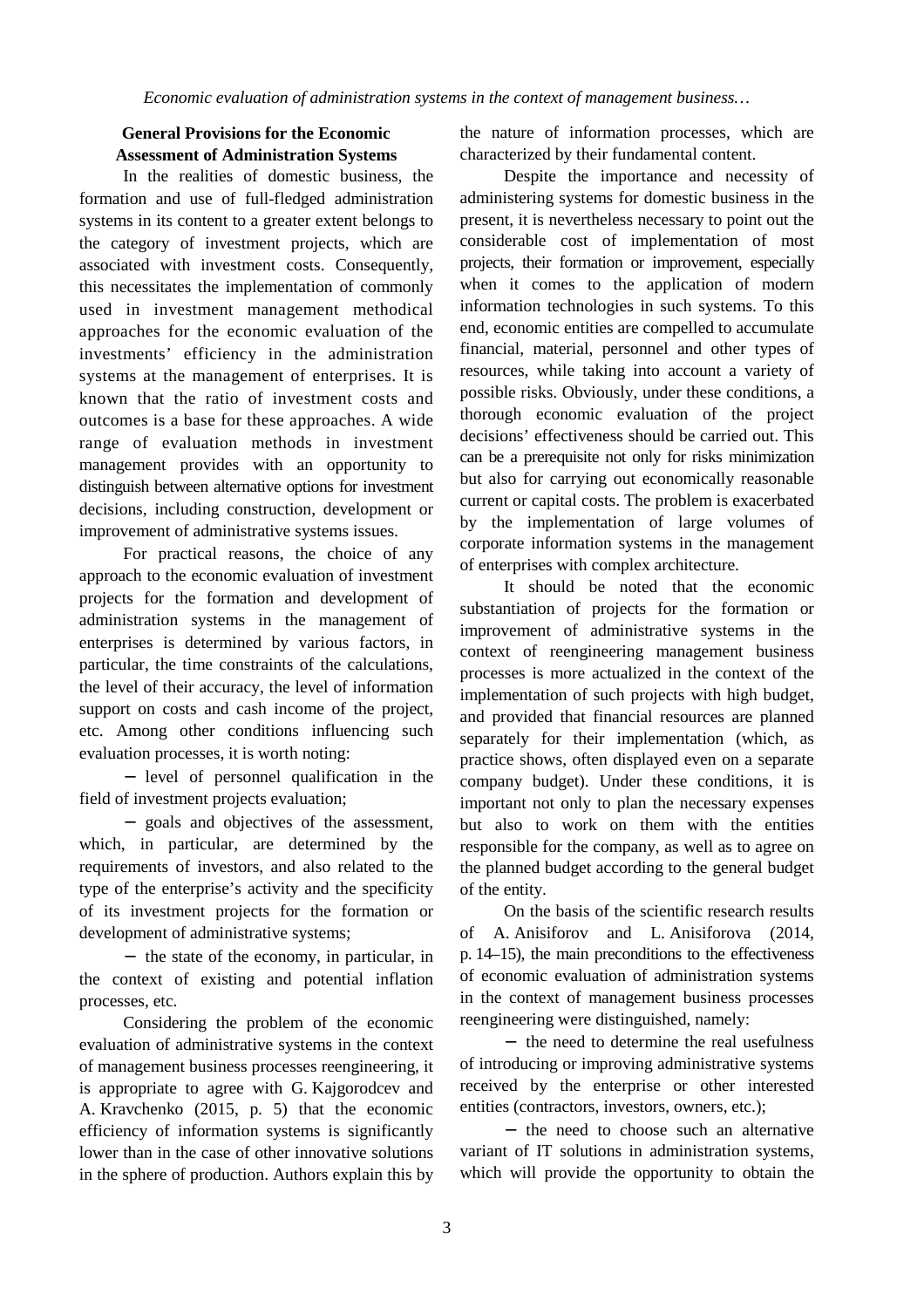most beneficial effects with the minimum cost of various resources;

- the need to outline staffing, financial, time and other constraints to achieve the expected economic and other effects;

- the need to determine the level of compliance of the expected effects to desired and the level of compliance with the established restrictions for each alternative version of the administration system in the enterprise.

It is important for the economic evaluation of the administration systems in the context of management business processes reengineering to identify significant types of all costs and benefits that most represent the economic component in the processes of implementation or improvement of these systems. In the analyzed context, it is important to use an adequate mechanism for economic diagnosis of administration systems and to apply (when it is possible) software for automating calculations.

The specifics of the economic evaluation of the administration systems in the context of management business processes reengineering is that these systems primarily aim at increasing the level of effectiveness of the management subsystem on the control one at all stages of management technology on the basis of information, documentation, case management and formalization of management procedures. Therefore, the administration system should provide the possibility of generating reliable and operational information that will be used at various levels of the organizational governance structure (since management decisions are made here, and not only at the institutional level). Thus, the costs and benefits of an economic nature associated with the construction, use or improvement of these systems; they directly or indirectly penetrate all levels of the organizational structure of management. It should be noted that the classical approaches to the economic evaluation of administrative systems involve the definition of the revenue and expenditure parts of the projects concerned, followed by their comparison in the form of absolute or relative values.

# **Methodological approaches to the economic evaluation of administration systems**

Considering the problem of the economic evaluation of administration systems in the frameworks of management business processes reengineering, one should agree with the opinion of N. Glushak (2008, p. 85), which distinguishes between two important parameters for assessing the effectiveness of information technology. The first one is the answer to the question: "what amount of consumers is satisfied with the information system and how much it costs to the organization". Another aspect is "to what extent the consumer uses his information". In this context, the author proposes to take into account two aspects of the evaluation of the effectiveness of administrative decisions on information systems, which are also typical for administration systems. The first of these efficiency aspects is the target aspect that reflects the level of the goals achievement of the enterprise (how much the administration system with all its parameters provides with the ability to make adequate the goals of the enterprise according to the requirements of the environment or, e.g. choose the most appropriate strategies for the organization that would also meet the set goals). The cost-effective aspect of evaluating the effectiveness of administrative systems is based on the criterion of minimizing costs, taking into account the relationship "volume – quality".

In the light of the foregoing, it is worth pointing out that for practical considerations during the economic evaluation of administration systems in the context of management business processes reengineering, it is important to calculate both overall and comparative efficiency for more complete information.

Taking into account the results of the research of M. Bekker (2010, p. 5), it should be noted that the economic evaluation of administrative systems in the context of reengineering management business processes can be carried out using the following main approaches:

- $\blacksquare$ traditional financial techniques;
- probabilistic methods;
- qualitative analysis tools;  $\mathbf{r}$
- financial, qualitative or combined models;  $\mathbf{r}$
- portfolio analysis;
- budgetary approach;  $\mathbf{r}$
- the project approach.  $\omega$  .

Considering some of these techniques that can be applied to the economic evaluation of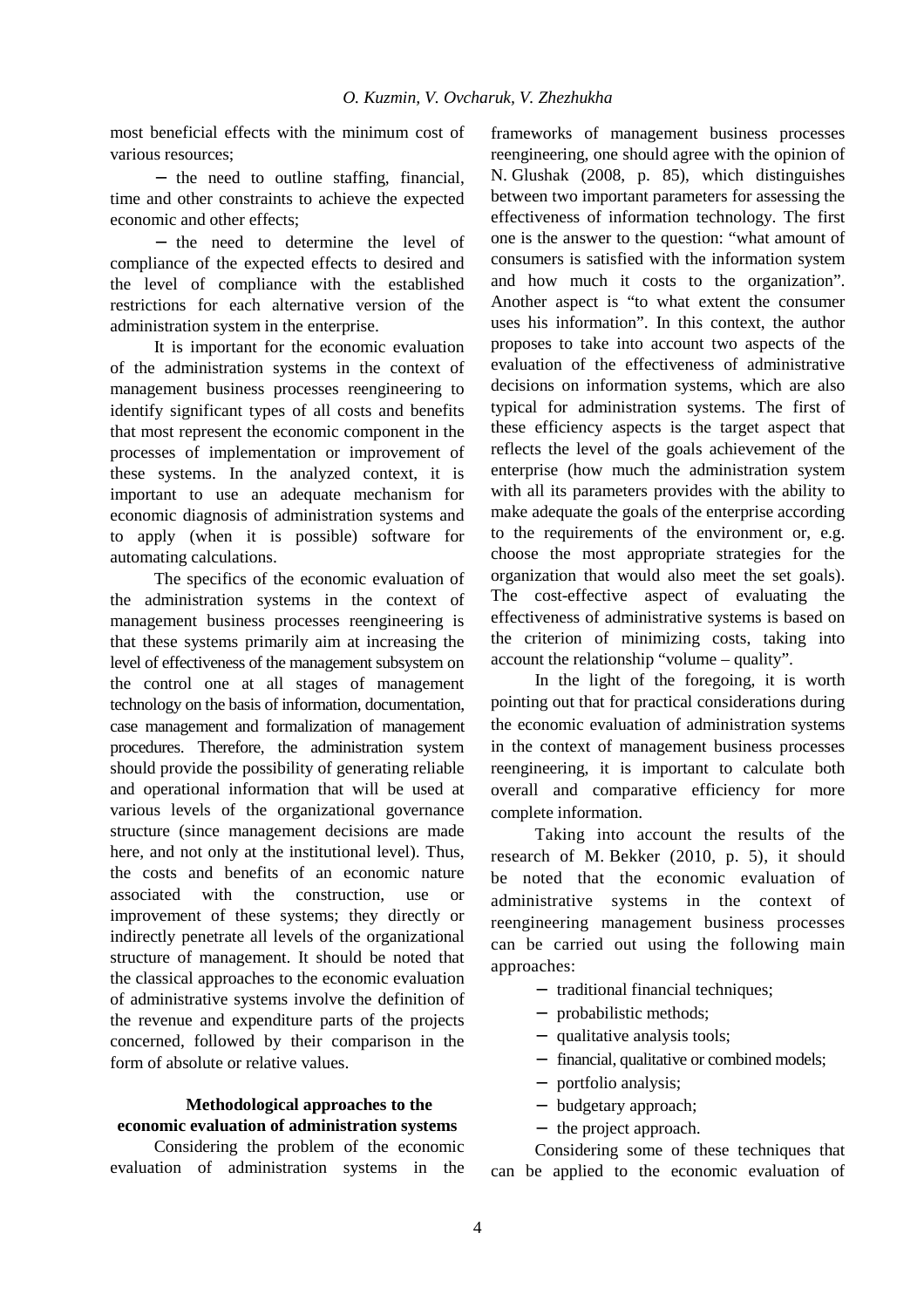administration systems in the management of enterprises, first of all, it should be highlighted the method used to calculate the minimum of costs, which was determined by the formula (Anisiforov and Anisiforova, 2014, p. 19):

$$
K_i \times E_n + C_i \to \min,\tag{1}
$$

where  $K_i$  is a volume of capital investments for each option of construction or improvement of the administration system, monetary units;  $E_n$  is a normative coefficient of capital investments' efficiency for each option of construction or improvement of the administration system, unit fractions;  $C_i$  is a cost price of each option for the construction or improvement of the administration system, monetary units.

Obviously, this approach can indeed be applied to the economic evaluation of administration systems in the context of management business processes reengineering, provided that such capital cost systems are formed or improved, and if it is necessary to compare at least two variants of alternative projects.

Considering the traditional financial methods of the economic evaluation of administration systems in the management of enterprises, it should be noted that they are the ones used to diagnose any investment project and are most often reflected in the investment analysis. The most common among them to solve this problem can be (Anisiforov and Anisiforova, 2014; Zamlynskyi, 2014; Skvortsov, 2003; Shemaiev and Romodan, 2014; Yastremska, 2004):

- payback period;
- net present value;
- internal rate of return;
- the average rate of return;
- modified internal rate of return;
- profitability index;
- the level of investment return, etc.

As it is known, due to the calculation of the payback period, information can be obtained when an investment project for the formation or improvement of the administration system will bring profit to the enterprise. This is one of the most common indicators to project design assessment in investment analysis. The basic formula for calculating its value provided that the cash income is uniformly distributed over the years is (Komarova, 2014, p. 61):

$$
P_p = \frac{I_z}{N_s},\tag{2}
$$

where  $P_p$  is a payback period of the investment project on the formation or improvement of the administration system, years;  $I_z$  is a total value of investments into the implementation of the project for the formation or improvement of the administration system, monetary units;  $N_s$  is an average annual cash income based on the results of the formation or improvement of the administration system, monetary units.

Given the irregularity of cash incomes according to the results of formation or improvement of the administration system over the years, the payback period "will equal the period of time (the number of years) for which total net cash inflows will exceed the amount of investment" (Komarova, 2014, p. 62).

Considering the possibility of the practical application of the indicator of the administration system formation or improvement investment project payback period, it should be emphasized the need to clearly identify the average annual revenues from the system or administrative systems (which in practice is rather difficult or sometimes impossible at all). There is also a significant lack of practical application of this indicator –a disregard for the cost of money in time, which is especially important for complex and long-term projects for the formation or improvement of administration systems.

It is possible to carry out an economic evaluation of the administration systems in the management of enterprises by calculating the Net Present Value, which is to indicate the "ultimate absolute effect received from the implementation of an investment decision, and is defined as the difference between the total value of the reduced (discounted) net cash flows during the period of investment decision operation and the total value of reduced (discounted) investment funds for its realization" (Morshcheniuk, 2009, p. 110), i.e.:

$$
NPV = PV - I_0,\t\t(3)
$$

where  $NPV$  is an amount of the net present value of the investment project for the formation or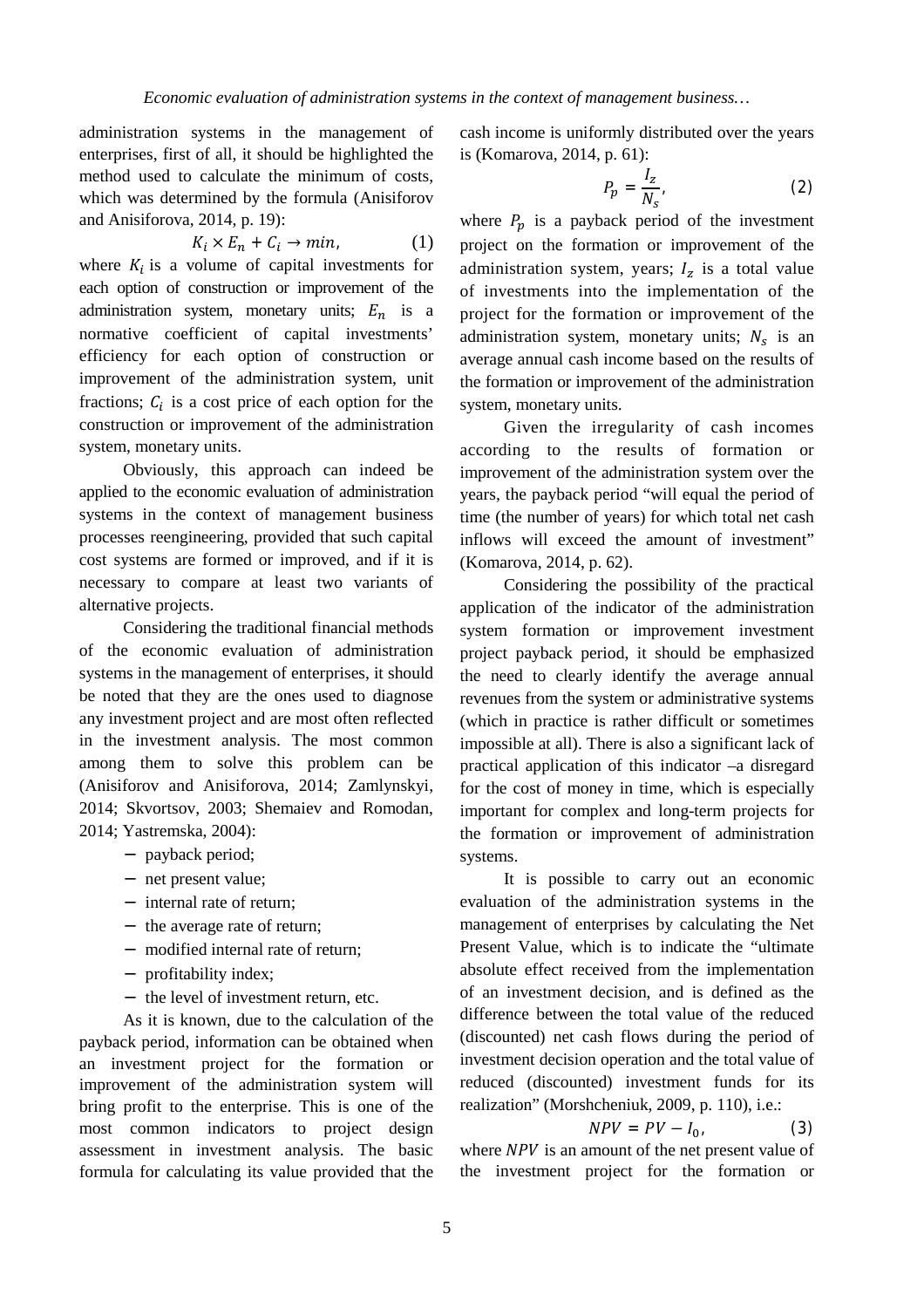improvement of the administration system, monetary units;  $I_0$  is a total cost of investments in the implementation of the project for the formation or improvement of the administration system in the zero period, monetary units;  $PV$  is a value of the current cost of income from an investment project for the formation or improvement of the administration system, monetary units.

The current cost of revenue  $(PV)$  from an investment project for the administration system formation or improvement is calculated as follows (Yankovyi, Melnyk and Yankovyi, 2013, p. 51):

$$
PV = \sum_{t=0}^{n} \frac{N_t}{(1+r)^t},
$$
 (4)

where  $N_t$  is a cash income based on the results of the administration system formation or improvement in the period  $t$ , monetary units;  $r$  is a discount rate, unit fractions;  $n$  is a number of periods.

Thus, the calculation of the net present value of the investment project for the administration system formation or improvement involves determining the total cost of the investment in the project implementation in the zero period (in other words, there should be determined the amount of investment obtained for the relevant project implementation). Then the current value of the proceeds from an investment project for the administration system formation or improvement is calculated. Therefore, the cash flow received for this purpose is discounted to the current date. At the final stage, the amount of such a revenue current value is compared to the total cost of investments in the project implementation for the administration system formation or improvement in the zero period.

Indicator of the payback internal rate of the investment project for the administration system formation or improvement in the management of enterprises is calculated as "discount rate, according to which the net present value of cash flow from the investment project is zero  $-$  if the calculated rate is higher than the loan interest rate or the standard refinancing rate, the project is considered to be profitable" (Anisiforov and Anisiforova, 2014, p. 29). The same authors note that the modified internal return rate is "the discount rate,

which balances the project revenues and expenses; it is the rate at which the terminal value (future value of all cash inflows) will be reduced to the present moment and will be equal to the real value of all project costs (outflows)" (2014, p. 30). The formulas for calculating these indicators are (Gavrilenko, 2013; Zamlynskyi, 2014; Komarova, 2014; Morshcheniuk, 2009; Skvortsov, 2003):

$$
NPV_{irr} = \sum_{t=1}^{n} \frac{N_t}{(1 + IRR)^t} - \sum_{t=0}^{n} \frac{I_t}{(1 + IRR)^t} = 0,
$$
 (5)

where  $N_t$  is a cash income based on the results of the administration system formation or improvement in the period *t*, monetary units; IRR is an interest rate at which  $NPV = 0$ ;  $I_t$  is a volume of investments in the administration system formation or improvement (expenses) in the  $t$ -period;  $n$  is a total number of periods (intervals, steps, etc.)

$$
\sum_{t=0}^{n} \frac{I_t}{(1+r)^t} = \frac{\sum_{i=1}^{n} N_t \times (1+d)^{n-t}}{(1+MIR)^n}, \quad (6)
$$

where *d* is a level of reinvestments, unit fractions; MIRR is a modified internal return rate;  $r$  is a discount rate, unit fractions.

The economic evaluation of administration systems in enterprise management taking into account the European integration processes can be implemented using the profitability index (PI), which in its content shows the ratio of the present value of the future cash flow to the initial investment in the project for the formation or improvement of administration systems. Thus, this indicator shows the level of profit received for each expenditure unit (Komarova, 2014; Morshcheniuk, 2009; Skvortsov, 2003):

$$
PI = \frac{NPV}{I_0}.\tag{7}
$$

Taking into account the research results of A. Anisiforov and L. Anisiforova (2014, pp. 39-77), other methods of the economic evaluation of administration systems in the context of management business processes reengineering can be distinguished, namely:

> Total Cost of Ownership (TCO);  $\mathbf{r}$

IT Scorecard (consideration of customer projections, finance, processes and training and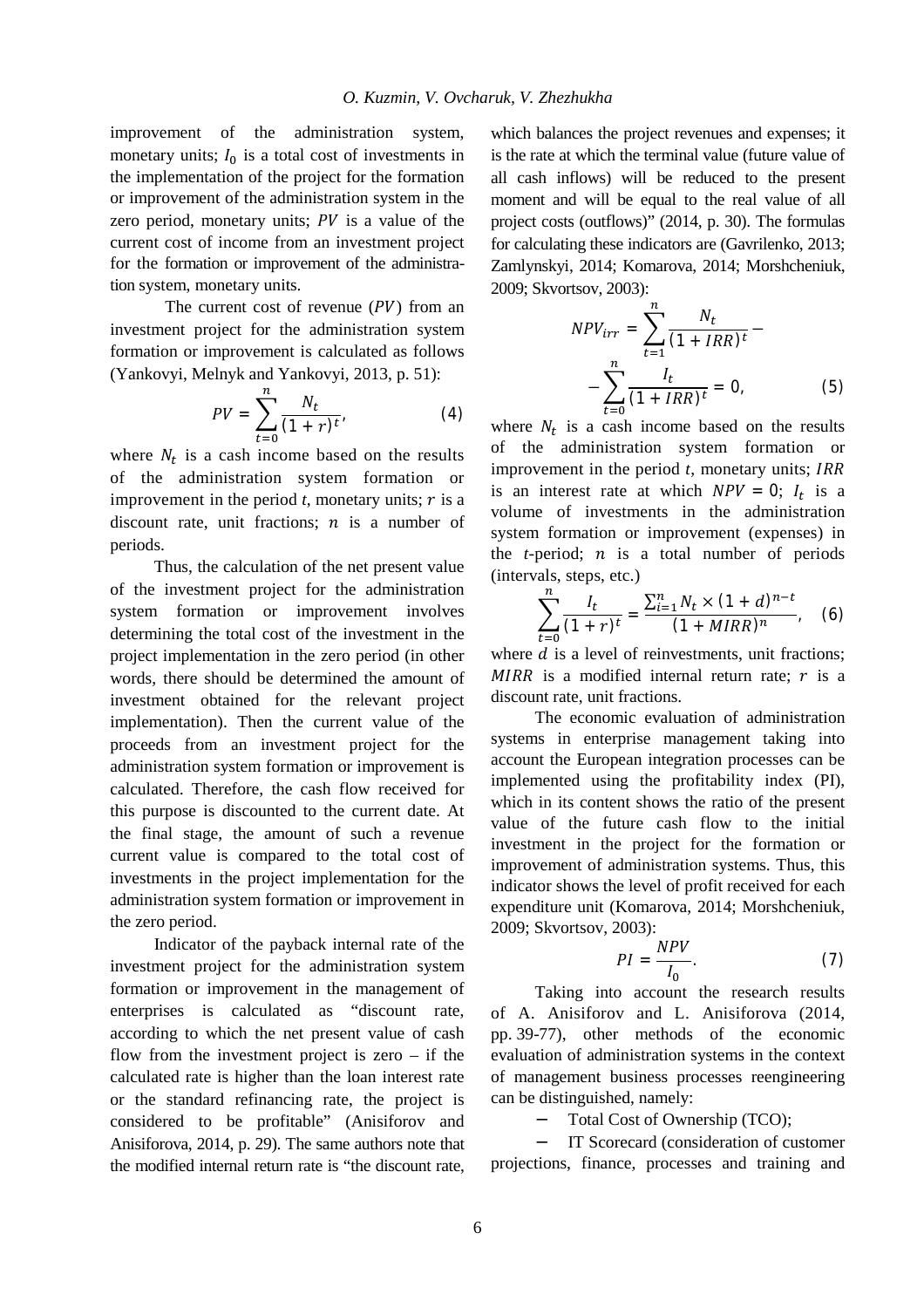development in the frameworks of administrative processes in the enterprise and administration systems);

Activity Based Costing (ABС);

research on Cost/Schedule Control  $\overline{a}$ Systems Criteria (C/SCSC);

method of Applied Information Economics (AIE);

defining Total Value of Opportunities (TVO);

defining Total Economic Impact (TEI);

method of Rapid Economic Justification (REJ), etc.

Among the mentioned above methods and approaches to the economic evaluation of administration systems in the management of enterprises, it is appropriate to separately emphasize on the significant strengths of the Total Cost of Ownership (TCO). As P. Gontard, L. Stankevich, O. Gerasimova and V. Hlamov (2015, p. 89) note, TCO should be interpreted as "an innovative concept aimed at creating an understanding of the real value of conducting business with a specific supplier relative and a particular product or service". Regarding the administration system, the concept of aggregate cost of ownership involves the calculation of all direct and indirect costs that arise at any stage of the construction and use of such a system during its period of operation (for example, component purchase, installation, transportation, debugging, testing, information support, technical support, upgrade, integration, etc.).

Taking into account the key provisions of the approach from the standpoint of the total cost of ownership, it should be noted that the administration system involves two expenditure groups: direct (or budget) and indirect (hidden or extrabudgetary); during the period of use of these systems extrabudgetary costs still take a significantly larger share in the aggregate cost of ownership, so managers should identify, track, diagnose and predict it.

In the analyzed context the total cost of ownership is an excellent tool for thoroughly analyzing all possible costs associated with the construction and use of administration systems in the management of enterprises. On the other hand, it requires the identification of each part of both direct and indirect costs (for example, the cost of purchasing equipment, software, outsourcing, salaries of specialists, system design and implementation, etc.). Due to TCO, experts and analysts have the opportunity to reasonably compare the costs associated with administration systems with the results obtained. Also, if necessary, it is possible to find the most economically advisable areas for reducing the cost of a general project of the administration system construction or improvement.

An economic assessment of the administration systems in the management of enterprises from the point of view of the Total Economic Impact (TEI), for example, will cover both financial and nonfinancial aspects of the formation, use and improvement of these systems (Fig. 1).



*Fig. 1. Basic components of the economic evaluation of administration systems in the management of enterprises taking into account TEI* 

*Note: formed according to Anisiforov and Anisiforova, Filippov and Shul'djasheva (Anisiforov and Anisiforova, 2014, p. 80; Filippov and Shul'djasheva, 2015, p. 57–62)* 

In particular, the unit "value" in the concept is calculated using the method of the total cost of ownership, therefore, involves obtaining accurate valuations. The "advantages" and "flexibility" blocks, instead, apply a number of qualitative assessments in addition to the values mentioned.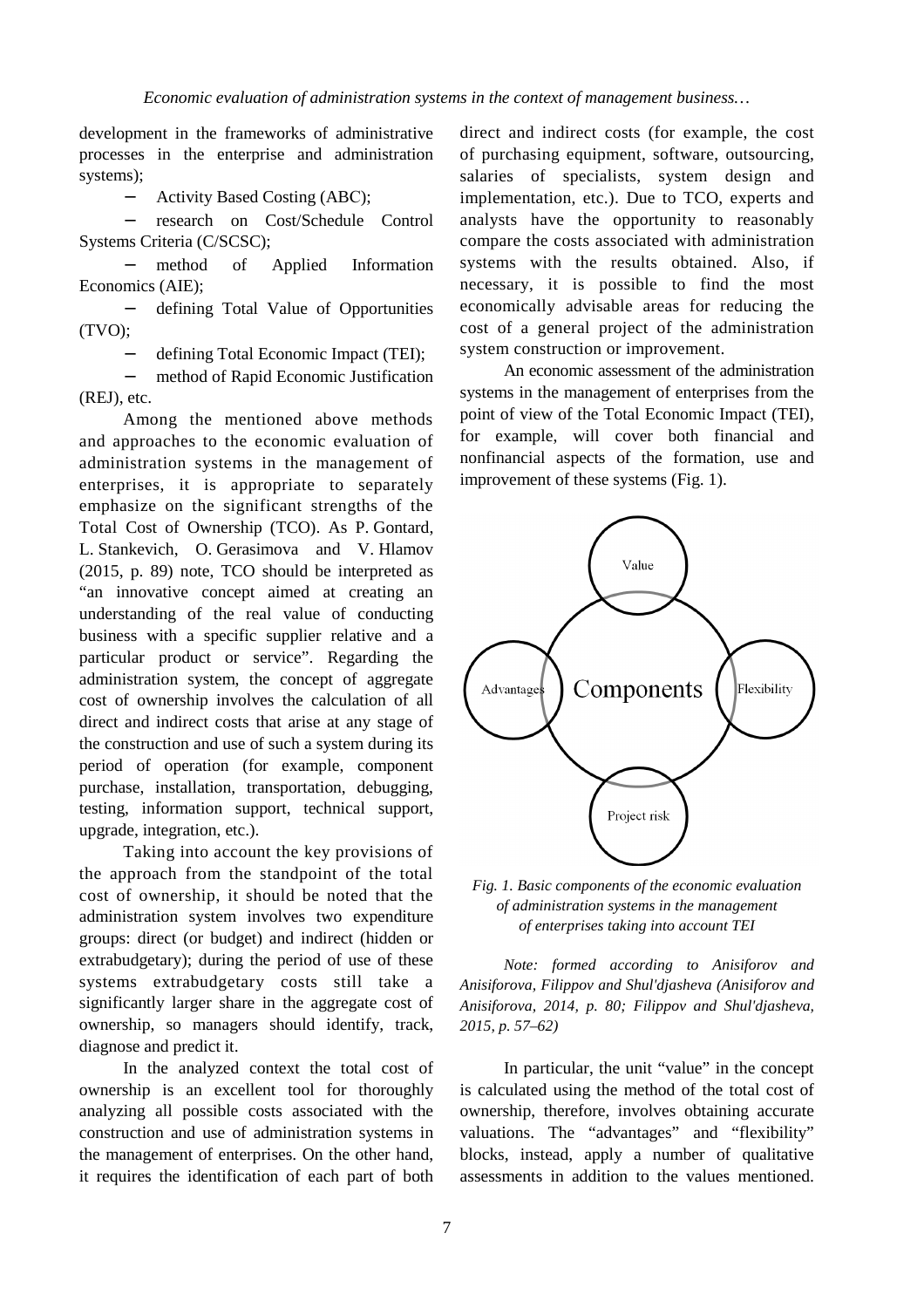As V. Filippov and O. Shul'djasheva (2015, p. 61) point out, the risk as a component of the TEI model "serves as a filter, which gathers various uncertainties in assessing the benefits received". Obviously, such risks can occur at any stage of the formation, use or improvement of administrative systems in the context of management business processes reengineering.

A certain combination of different techniques for evaluating administration systems in enterprise management can be traced within the Rapid Economic Justification (REJ) method. Taking into account the results of the research N. Levkina (2009, p. 24), the REJ method involves the implementation of a series of successive stages (Fig. 2).



*Fig. 2. Stages of applying the REJ method to projects for the administration systems formation or improvement in the management of enterprises* 

*Note: formed according to Levkina (Levkina, 2009, p. 24)*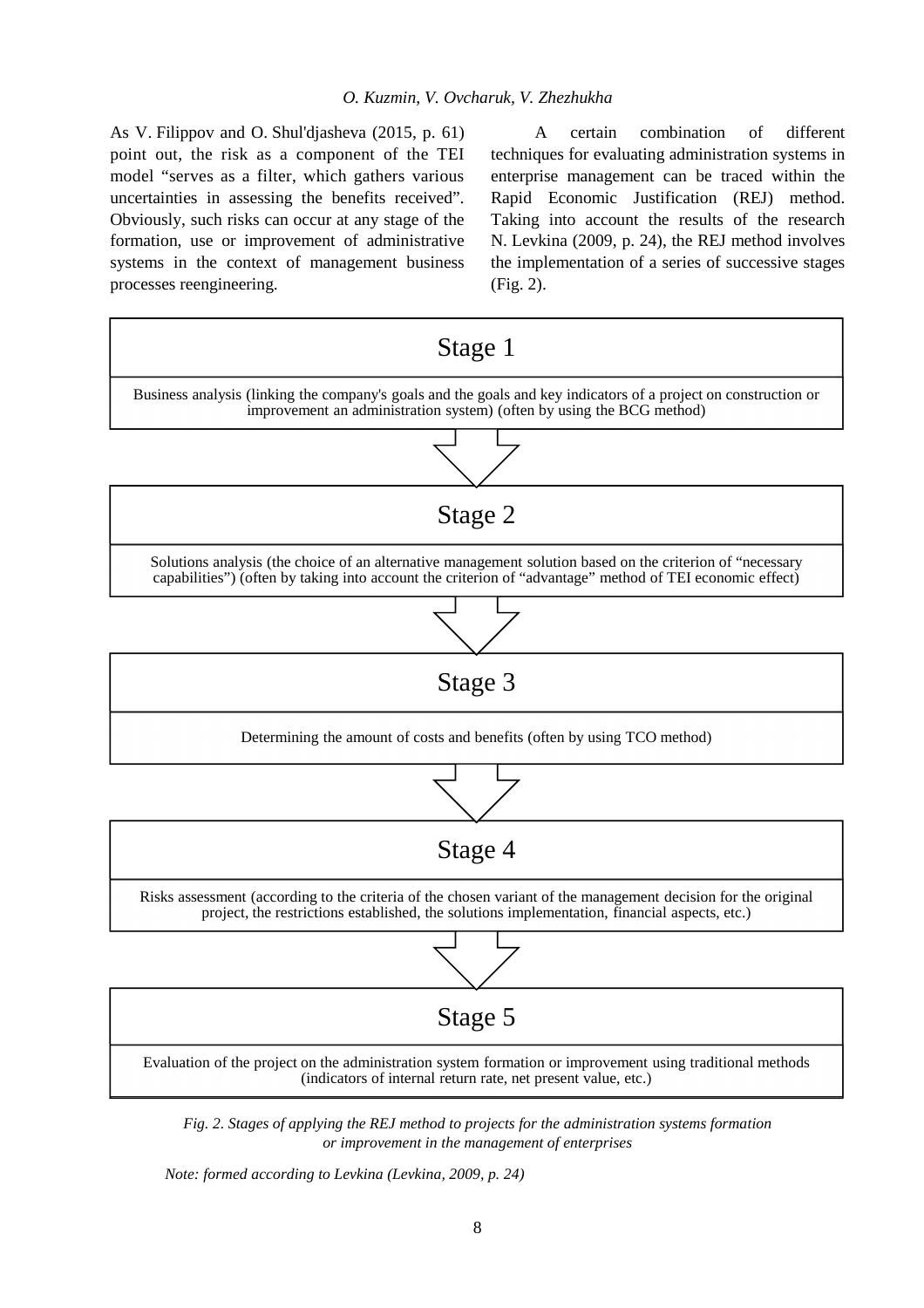*Economic evaluation of administration systems in the context of management business…* 

Despite its name, this method can be considered one of the most difficult during the diagnosis of administrative systems from the standpoint of the economic component. At the same time, he is known to be an excellent combination of the administrative activity subjects' interests and managers of different levels, first of all, from the point of view of finding and identifying common interests in the construction and improvement of these systems. Thus, the basic idea behind the REJ method is to identify the relationship between costs (for example, costs for the administration system development) and the company's business priorities at a specific point in time.

One of the modern techniques that can be applied to the administration systems economic evaluation in enterprise management is the Total Value of Opportunities (TVO) methodology. This approach, unlike many others, shifts the emphasis towards reflecting the economic results of the formation or improvement of these systems. As it is noted by A. Anisiforov and L. Anisiforova (2014, p. 77), the advantage of this technique is the high level of flexibility, which allows to "adapt it to different management levels in the organization and to the relative importance of financial and nonfinancial factors". The authors singled out 5 particular directions analyzed within the TVO model (Fig. 3).



*Fig. 3. Definitive directions of the economic evaluation of administrative systems in the management of enterprises within the TVO model* 

*Note: formed according to Anisiforov and Anisiforova (Anisiforov and Anisiforova, 2014, p. 77–78)* 

Therefore, a project on the administration system formation or improvement in the context of management business processes reengineering from the standpoint of the methodology of calculating the aggregate opportunities value can be considered effective if it:

- contributes to the organization's strategic goals achievement (direction "strategy compliance");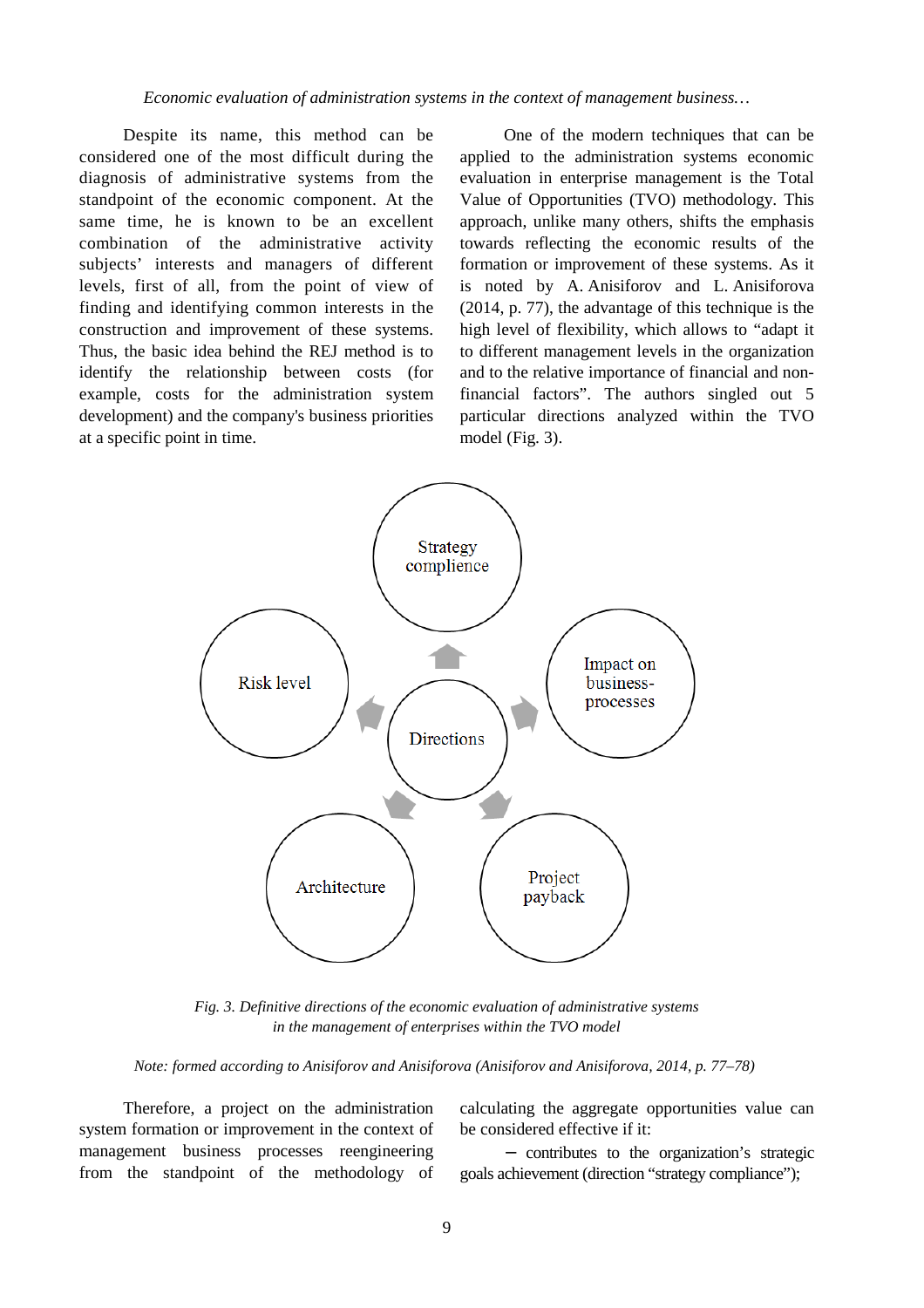positively affects the effectiveness and efficiency of a company's business processes (the direction "impact on business processes");

corresponds to the existing information and documentary environment in the organization (direction "architecture") (the need to provide a certain level of hardware and software compliances of project decisions);

- indicates the cost-effectiveness of the project's implementation (direction "project payback");

- is within the acceptable level of risk (direction "risk level").

The study of theory and practice makes it possible to conclude that approaches to the economic evaluation of administrative systems in the context of management business processes reengineering vary greatly depending on the scale of the relevant projects. For example, in one case, such a project may involve the introduction of an internal information network in the company, and in the other, it may be needed a complete replacement of computer, switching, network and other technical equipment and the introduction of applicable software, personnel training, etc.

## **Influence of administrative systems on economic indicators of enterprises' activity**

Practical experience shows that quite often the administration system is being implemented, developed and improved for economic reasons: to help increase income and profits, optimize costs, mobilize internal reserves, etc. In the analyzed context, the hypothesis about the influence of such systems on the resulting indicators of a business entity was provided. This problem was solved using correlation-regression analysis, which is one of the most common approaches in economic science to solving similar problems. Net income from sales of products (which is known to be one of the most representative absolute indicators of the economic efficiency of enterprise's production and economic activity) was chosen as the resulting (dependent) variable. In addition, this indicator the most fully illustrates the effectiveness of management decisions made by a business entity (implemented using administrative systems).

Among the independent variables (factor characteristics), the indicators of the administrative systems formation level  $(R_{sfr})$  and the level of their stability  $(R_{stk})$  are chosen to solve the problem.

Thus, the formula for the corresponding correlation-regression model is:

$$
y = b_0 + b_1 x_1 + b_2 x_2, \tag{8}
$$

where  $y$  is a dependent variable (volume of net income from sales of products, ths. UAH);  $x_1, x_2$  are independent variables (the level of administration system formation and the level of its stability);  $b_1$ ,  $b_2$  are model parameters.

Appropriate calculations for the formed hypothesis check are made in the activities of a number of domestic business entities, in particular, private joint-stock company "Khmelnychchyna-Auto" and state enterprise "Novator". The construction of correlation-regression models for these enterprises was carried out using the Analysis Data module of MS Excel. At the same time, the significance of the models is estimated with a reliability of 95 % according to Fisher's criterion. The number of observations in each case was the same – 16 periods. According to the calculations, the corresponding regression models were obtained (Table 1).

*Table 1* 

| Enterprises           | Regression models              | $R^2$ | Estimated value<br>of Fisher's<br>F-criterion | Table value<br>of Fisher's<br>F-criterion |
|-----------------------|--------------------------------|-------|-----------------------------------------------|-------------------------------------------|
| "Khmelnychchyna-Auto" | $y = 12.4 + 5.24x_1 + 6.68x_2$ | 0.86  | 43.41                                         | 3,81                                      |
| "Novator"             | $y = 2,29 + 2,5x_1 + 4,16x_2$  | 0,87  | 46.25                                         | 3,81                                      |

**Regression dependence of net income from the parameters of the administration system** 

Symbols: y is the dependent variable (volume of net income from sales of products, ths. UAH);  $x_1, x_2$  are the *level of administration system formation and the level of its stability.* 

*Source: calculated by authors*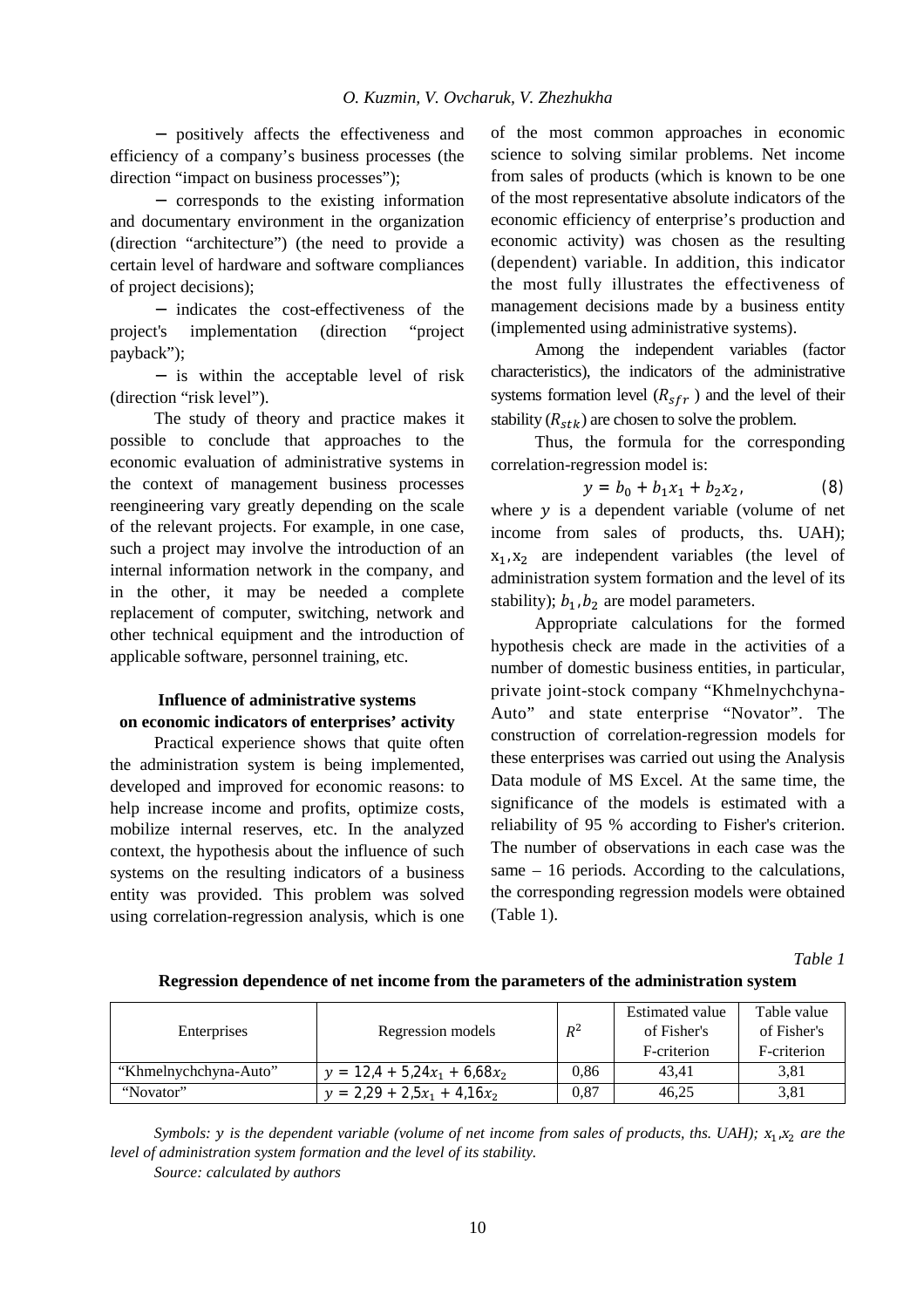Thus, the regression dependences from the parameters of the administration system of domestic enterprises in Table 1 confirm the hypothesis concerning the influence of such systems on the resulting performance indicators of the business entity. Each of the constructed models is adequate and suitable for practical use, which is confirmed by calculations of the coefficient  $R^2$ , the calculated values of Fisher's F-criterion and their comparison with tabular values.

## **Conclusions and prospects for further research**

Thus, the methodical approaches to the economic evaluation of administration systems in the management of enterprises are considered and it is established that under present conditions most of the projects on construction or improvement of administrative systems belong to the category of investment projects, which, accordingly, are related to investment costs. Consequently, this necessitates the implementation of commonly used in investment management methodical approaches for the economic evaluation of the investments' efficiency in the administration systems.

The main approaches to the economic evaluation of administrative systems in the frameworks of management business processes reengineering are outlined and characterized. They include traditional financial methods, probabilistic methods, qualitative analysis tools, financial, qualitative or combined models, portfolio analysis, budget approach, project approach. Thus, the traditional financial methods of the economic evaluation of the administration systems in the management of enterprises provide for the calculation of the payback period, the net present value, the internal or average rate of return, the profitability index, the level of investments' return, etc. Among the methods and approaches to solving the problem, the estimated Total Cost of Ownership (TCO), IT Scorecard (consideration of customer projections, finance, processes and training and development in the frameworks of administrative processes in the enterprise and administration systems) on enterprise and administration systems), Activity Based Costing (ABC), Cost/Schedule Control Systems Criteria (C/SCSC), Applied Information Economics (AIE),

Total Value of Opportunities (TVO), Total Economic Impact (TEI), Rapid Economic Justification (REJ), etc.

The hypothesis about the influence of administrative systems on the resulting indicators of a business entity was confirmed based on the results of calculations. This problem has been solved using correlation-regression analysis. Net income from sales of products (which is known to be one of the most representative absolute indicators of the economic efficiency of production and economic activity of the enterprise) was selected as the resulting (or dependent) variable. Among the independent variables (factor characteristics), the indicators of the level of administrative systems formation  $(R_{sfr})$  and the level of their stability  $(R_{stk})$  were chosen to solve the problem.

#### **References**

- *1. Anisiforov, A. B. i Anisiforova, L. O. (2014). Metodiki ocenki effektivnosti informacionnyh sistem i informacionnyh tehnologiy v biznese [Methods for assessing the effectiveness of information systems and information technology in business]. Sankt-Peterburg: Sankt-Peterburgskiy gosudarstvennyj politehnicheskiy universitet. [in Russian].*
- *2. Bekker, M. V. (2010). Metody ocenki ekonomicheskoy effektivnosti innovaciy v sfere informacionnyh system [Methods for assessing the economic efficiency of innovation in the field of information systems]. Vserossiyskiy zhurnal nauchnyh publikaciy, 4, p. 57–58. [in Russian].*
- *3. Gavrilenko, M. A. (2013). Primenenie teorii nechetkih mnozhestv v ocenke riskov investicionnyh proektov [Application of the theory of fuzzy sets in the risk assessment of investment projects]. Audit i finansovyi analiz, 5, p. 75–81. [in Russian].*
- *4. Glushak, N. V. (2008). Metodika ocenki effektivnosti vnedreniya informacionnoy sistemy dlya realizacii zadach kontrollinga [Methods of assessing the effectiveness of the implementation of an information system for the implementation of controlling tasks]. Izvestiya Rossiyskogo gosudarstvennogo pedagogicheskogo universiteta im. A. I. Gercena, 25, p. 83–88. [in Russian].*
- *5. Gontard, P. Ch., Stankevich, L. I., Gerasimova, E. S. i Hlamov, V. V. (2015). Sovokupnaya stoimost' vladeniya – novyi pokazatel' v upravlenii*